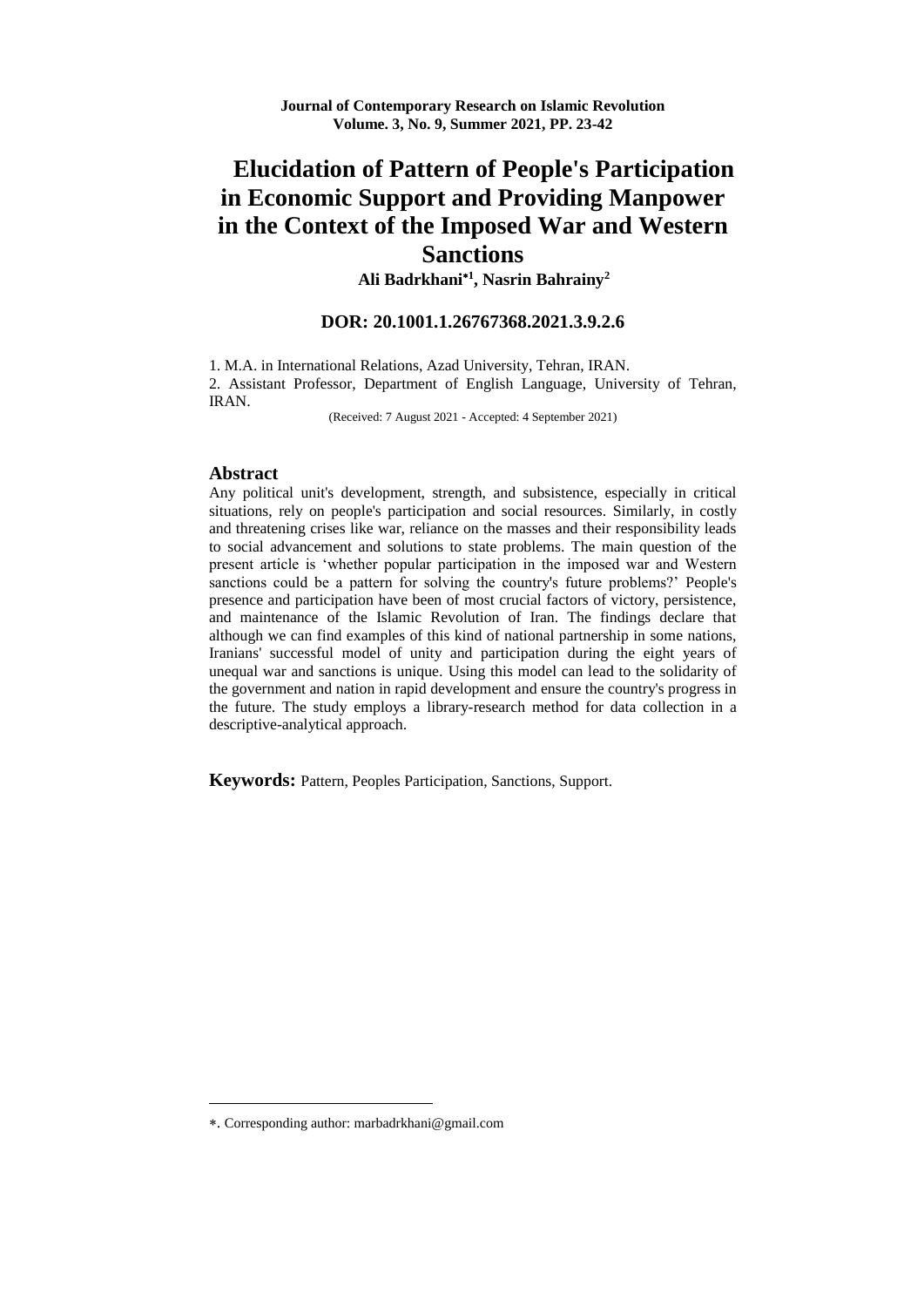24 **Sanctions**

#### **Introduction**

By reviewing the worldwide social events, we can find that people play an influential undeniable role in political, social, economic, and cultural ups and downs in each country. As in the Islamic Revolution and imposed war, in the unstable economic conditions caused by the oppressive sanctions, the novel Islamic system was revived and sustained thanks to participation and popular support. During the imposed war, popular aid and gifts played an essential role in the economy of the war. Since the West sanctions had been started and the government alone was unable to provide all facilities for war fronts, the extensive link of the state and nation caused people to help the war. They played a crucial role in defending the newborn Islamic regime by providing all supplies for war fronts and sending their youth to the forefront as volunteer fighters and Basijis.

Given that the popularity of the imposed war is one of its most outstanding features, introducing this indigenous pattern following the Islamic-Iranian culture will play a significant role in the evolution of administrating practices in the country. Unlike many standard administrating methods that have been a blind imitation of non-native management models, today, our country's need in administration is to design systems and structures according to Islamic-Iranian culture.

Nowadays, our government has introduced itself to the world with a unique identity; however, some of the dimensions have remained unknown to many people. Economic support and human resources during the period of war and sanctions with the participation of the people are the essential parts of this identity. The present study is significant in explaining and examining this new pattern to today's young generation and its considerable effects in the field of crisis management of the country.

## **1. Statement of the Problem**

The pattern of popular participation in economic support and human resources in the context of the imposed war and Western sanctions is an outstanding achievement based on the teachings of Ashura.

The pattern of people's participation in economic support and the provision of human resources in the conditions of the imposed war and Western sanctions is an outstanding achievement based on the teachings of Ashura. It has had substantial effects in the country and the region, so today, we observe its impact in Lebanon under the name of Hezbollah. In addition to their military duties, a famous group helped the Lebanese government with social contributions such as providing drinking water to the southern suburbs of Beirut, establishing an Islamic health community, a treatment center, and founding an Islamic charity relief committee (Ghasem, 2005:114).

In Nigeria, the famous group of Sheikh Zakzaki, modeled on Islamic Iran, gives significant services to the Nigerians in the form of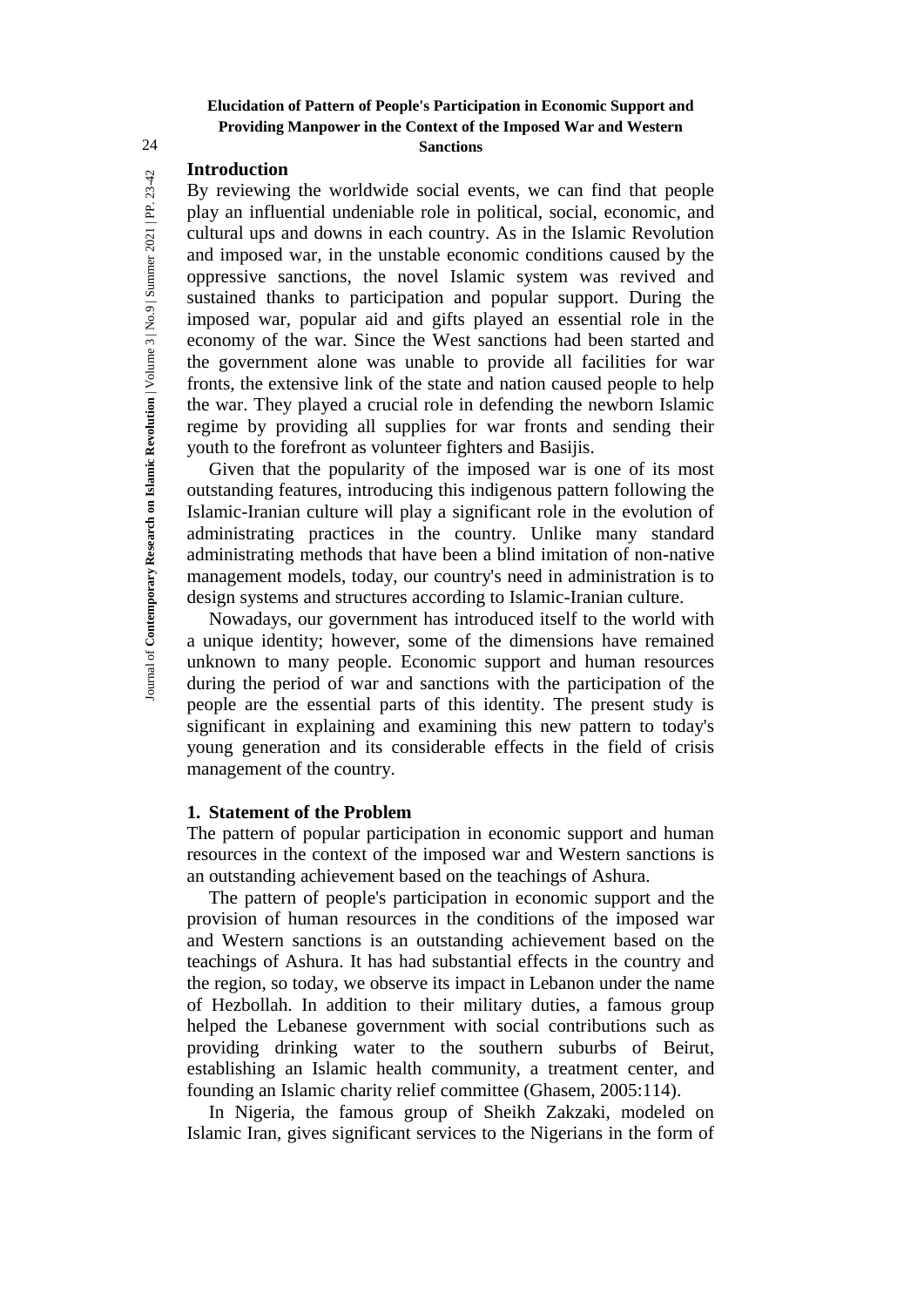a Scholars' Association, a Physicians' Association, and even a film production and publishing unit (IRIB News Agancy, 2021 AD/1400 SH).

These models are also known today by Hamas and the Islamic Jihad movement in Palestine and the popular uprising (HashdoShaabi) in Iraq and Syria. They have been able to contribute to solving social problems through their voluntary contributions.

The pattern of peoples' participation that was able to break the complex situation of the imposed war and the pressure of sanctions and then rush to the government's aid in other social, cultural, economic, and political crises is a valuable experience in construction and active citizenparticipation. Therefore, we want to know whether peoples' participation in the conditions of the imposed war and Western sanctions can be a pattern for solving the country's future problems.

As in the post-war situation, the elected governments reached out to the people to resolve some issues and concluded; it is assumed that this pattern can be a less flawed model in managing the affairs of society. This research investigates the successful, experienced, and, of course, nearly forgotten local model in the country's management.

Some research has been done on various aspects of public participation, such as: Designing a social resource model based on religious teachings (Purbehruzan and Rezaeemanesh), modeling citizen participation in state management based on Nahj al-Balaghah (Khan Mohammadi et al.). He presents a model of citizen's participation insensitivity to public issues based on ethics (Abbasi et al.). However, there are related subjects in all the mentioned research and similar cases, some express people's participation. In contrast, others point to the importance of the social resource. However, the present article describes the people's participation in a new space in a particular historical period as a necessary model for solving the country's future problems.

#### **2. Research Method**

The present study attempted to collect data in an organized and stepby-step process, employing a library-research method with a descriptive-analytical approach. In the end, it is supposed to explore and analyze the influential role of public participation in the war and sanctions; a new model is presented as research achievements.

#### **3. Conceptual and Theoretical Issues**

The persistence and survival of governments is a long-standing phenomenon of concern of all schools: Islamic and non-Islamic. Due to the extensiveness of today's affairs and the weight of the duties of governments, they will not be able to perform their burdens alone. As a result, governments will lose their legitimacy due to citizens' distrust  $23 - 42$ 

Journal of **Contemporary Research on Islamic Revolution** | Volume 3 | No.9 | Summer 2021 | PP. 23-42

Journal of Contemporary Research on Islamic Revolution | Volume 3 | No.9 | Summer 2021 | PP.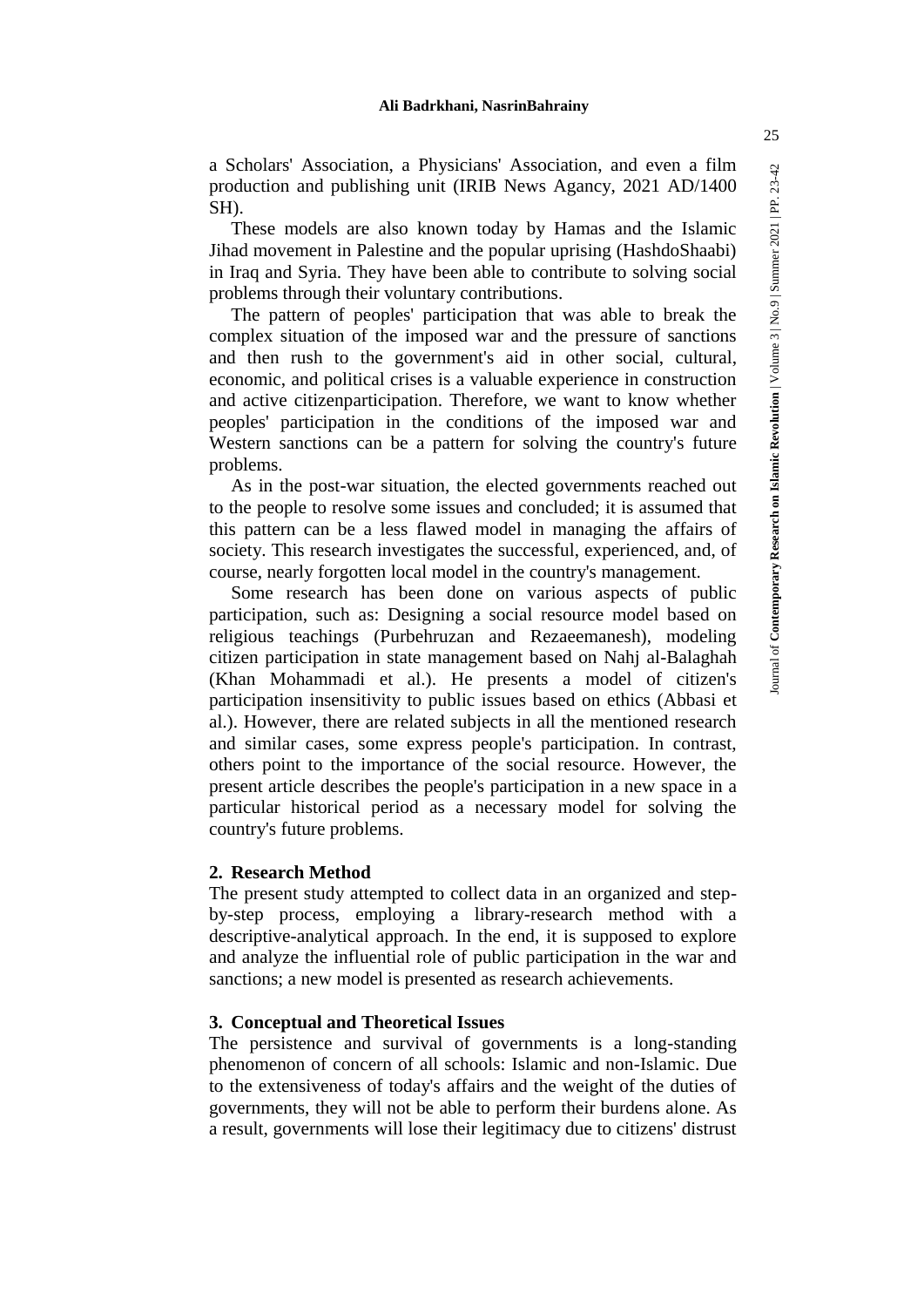## 26 **Sanctions**

and lack of participation. One of the ways to create stable security in society and the survival of governments is to strengthen social resources. Putnam argues that social resources encompass a set of concepts, such as trust, norms, and networks that causes create optimal communication and participation among members of a community and ultimately serve their mutual benefits (Dehghani et al., 2017 AD/1396 SH: 2).

The concept of social resource has been introduced in recent years in social sciences, economics, and, more recently, in political sciences (Baker, 2003 AD/1382 SH: 13).

Thus, the concept has no long history. Its function has gradually increased since the 1990s in theses and academic papers with individuals such as Coleman, Bourdieu, Putnam, and Fukuyama. According to Bourdieu, the social resource is a collection of real or virtual resources belonging to individuals or groups due to the stable value of networks, solid organizational relationships, and mutual understanding and awareness. In other words, for Bourdieu, social resource arises from a social structure that is organized and formulated in direct connection with the habits of individuals in the field of cultural activities raised from social functions (Abbasi, 2019 AD/1398 SH: 58).

In general, social resources include information, ideas, tips, business opportunities, financial resources, power and influence, emotional support, benevolence, trust, and cooperation. The word social implies that these resources are not personal property. They are at the heart of relationship networks. Coleman puts it this way: Social resource is an achievement of relationships between individuals and groups without which the achieving would be impossible (Field, 2005 AD/1384 SH: 32).

This vital resource has a solid mutual interrelationship with physical, economic, and human resources, accelerating economic, cultural, and informational development and the growth of society; it creates a sense of participation and cooperation between members of the community. Such social resource plays a significant role in the organization in the absence of which other investments will not be very profitable, fruitful and effective (Pourbehroozan and Rezaeemanesh, 2018 AD/1397 SH: 88).

Public participation is one of the most critical factors of social resources. Before the Islamic Revolution, there was a deep gap between people and the regime regarding the lack of solidarity. People not participated in government projects and opposed many of them in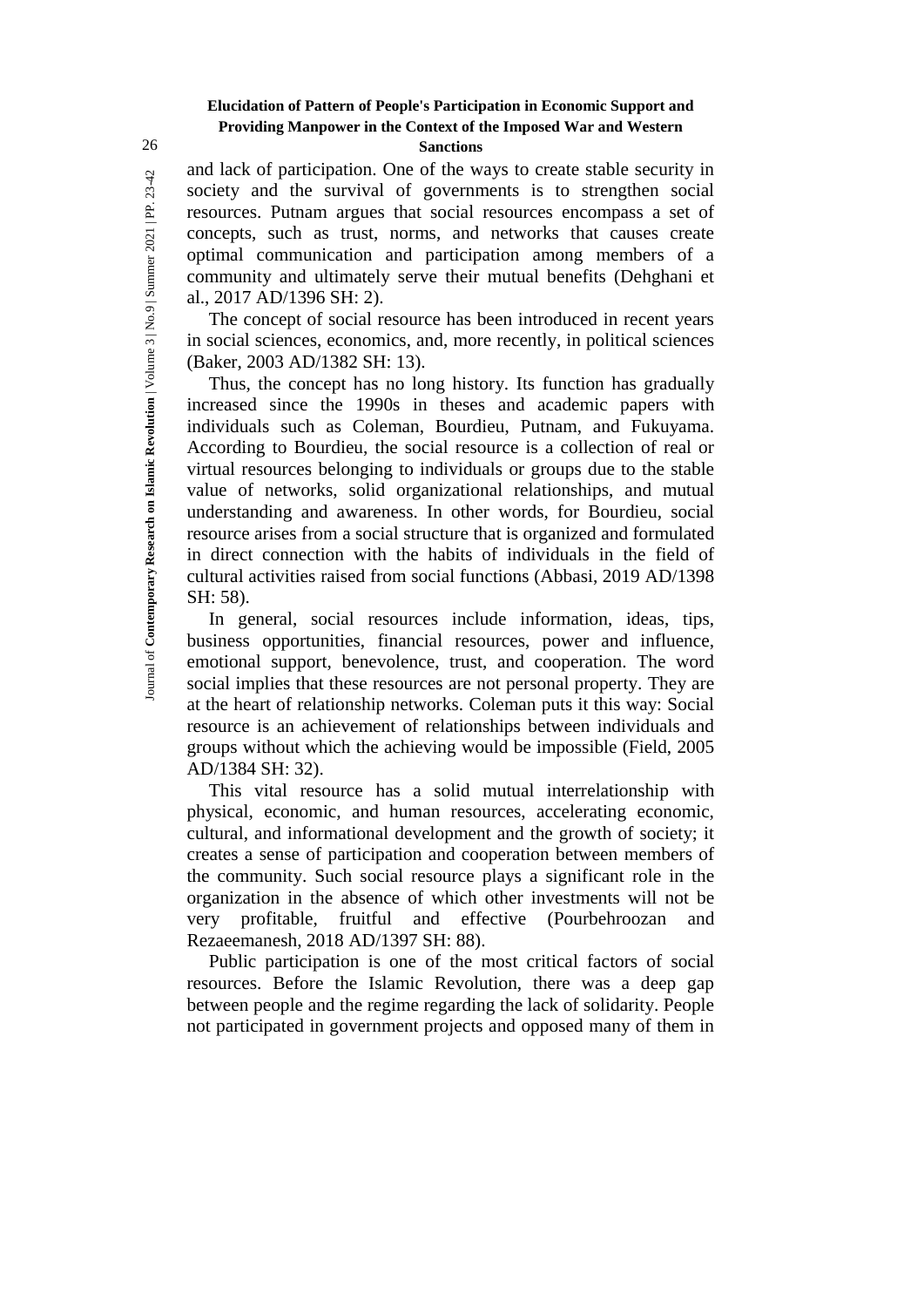many cases 1 . The Islamic Republic of Iran was able to provide the capacity to use the social resource of the country.

After the Islamic Revolution, whenever the public potentiality was referred to, things accomplished well because being democratic has been one of the basic principles of forming the Islamic system of Iran. The appearance of Basij Mostazafin (The Mobilization of the Oppressed) and the Jihad Sazandegi (Constructive Jihad) are just two examples of these successes that could have attracted the attention of other nations, especially among neighboring countries. Today, Basij Mostazafin, as a non-governmental organization, is not just a military organization.

This institution has helped elected governments in all social affairs, from politics to economics and even healthcare. Its plans and responsibility have offered and implemented low-cost solutions to crises while reducing suffering and pain.

#### **3.1. Pattern**

Birnbaum introduces patterns as a conceptual lens that draws our attention to specific dimensions of the phenomenon and provides a perceptual framework to organize the world and decide what he wants to do as one sees fit (Birnbaum, 2003: 87).

Some define a pattern as a set of logical propositions put together in connected networks and express the performance of a theory in real space (Hasanifar, 2015 AD/1394 SH: 49).

The Supreme Leader of the Islamic Revolution has defined the pattern as follows: "The pattern is a means and a measure for human beings to match their deeds to it."(Mirmoezzi, 2014 AD/1393 SH: 64)

## **3.2. Participation**

<u>.</u>

Participation is an ancient concept. People with organized activities seek to achieve specific goals, and social actions called participation (Sarukhani, 1991 AD/1370 SH: 131).

Conceptually, participation means acting with each other, sharing something, and social interaction in a group (Manuchehri, 1989 AD/1368 SH: 2, 1361).

In a standard definition, participation means valuing the role and opinion of people in political decisions and their access to sources of power (Oakley and Marsden, 1991 AD/1370 SH: 86).

Involvement, helping, and taking responsibility are three essential characteristics of participation. The most fundamental idea of the infrastructure for developing popular participation is accepting people's equality. Whenever people experience equal importance and value in

Journal of **Contemporary Research on Islamic Revolution** | Volume 3 | No.9 | Summer 2021 | PP. 23-

Journal of Contemporary Research on Islamic Revolution | Volume 3 | No.9 | Summer 2021 | PP. 23-42

<sup>1</sup>. The Story of Breaking Hookahs in the Tobacco Movement or Opposing the White Revolution during the Pahlavi era is an Example of this lack of Popular Participation.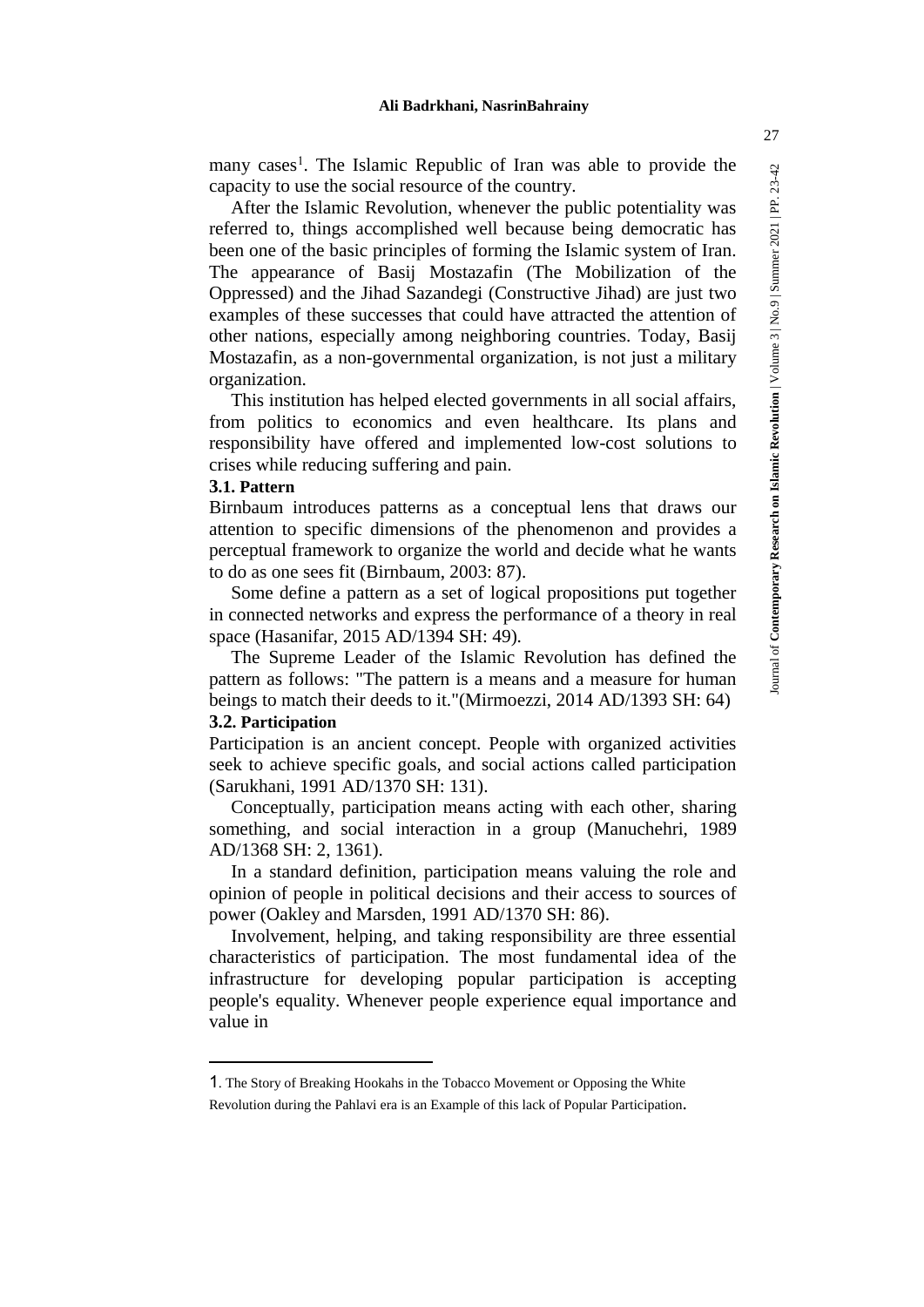## 28 **Sanctions**

Connection with each other, then their participation can provide a lot of benefits for everyone.

From a participatory point of view, all people feel responsible for matters related to them and have the right to think about them and express their thoughts freely (Feyzmandian, 2017 AD/1396 SH: 104).

## **3.3. The Role of People in War**

In the hierarchy of military systems, at least nine persons should support a combatant to shoot at the front line against the enemy. When people's fate is inextricably linked to the future of war, it enjoys their full support, whether religious, political, informational, or material, and leads to mass participation in all fields (Karami, 2006 AD/1385 SH: 40). The use of the term "People's War" probably became familiar when the emergence of mass armies during the Napoleonic era, but it was emphasized and became popular in the middle of the twentieth century after the victory of the Chinese Revolution. In his strategy of struggle against the Kuomintang forces of the invading Japanese army, Mao emphasized the "People's War" theory, a war in which the active participation of people was one of its fundamental characteristics (Ruhi, 2006 AD/1385 SH: 18).

The Maoist doctrine emphasized the basic principles of mobilizing the masses to fight in a long war and the superiority of politics and the people over armaments. The successful use of this doctrine led to the victory of the Chinese revolution (ibid. 37).

One of the first to introduce the People's War as part of a new military ideology, Clausewitz joined the Prussian army at 12. He believes people's war is the right way; if a nation uses it as a rule and wisely, it will gain advantages over others (Karami, 2006 AD/1385 SH: 47-49). Lenin emphasized the role of the Communist Party as the organizer of the working class for the revolution and the urban uprising. For Lawrence of Arabia, the support of the people and the psychological factor were essential to motivate the guerrillas and the people and weaken the enemy's morale.

In Muslim societies, civil wars, influenced by religious and social elements and special conditions in each period of the struggle, have taken a particular form. From Omar Mukhtar's wars in North Africa to the Algerian revolution, the Palestinian guerrillas, and finally the Afghan combatants, the concept of people wars has been seriously raised and activated. In this area, especially the victories of Afghan and Ahmad Shah Massoud fighters and the Lebanese Hezbollah's expulsion of the Russian and Israeli occupiers are exemplary (ibid. 66).

## **3.4. Sanctions**

According to Barry E. Carter, economic sanctions mean coercive measures against one or more countries. Economic sanctions, a means of promoting a country's foreign policy interests, are among the most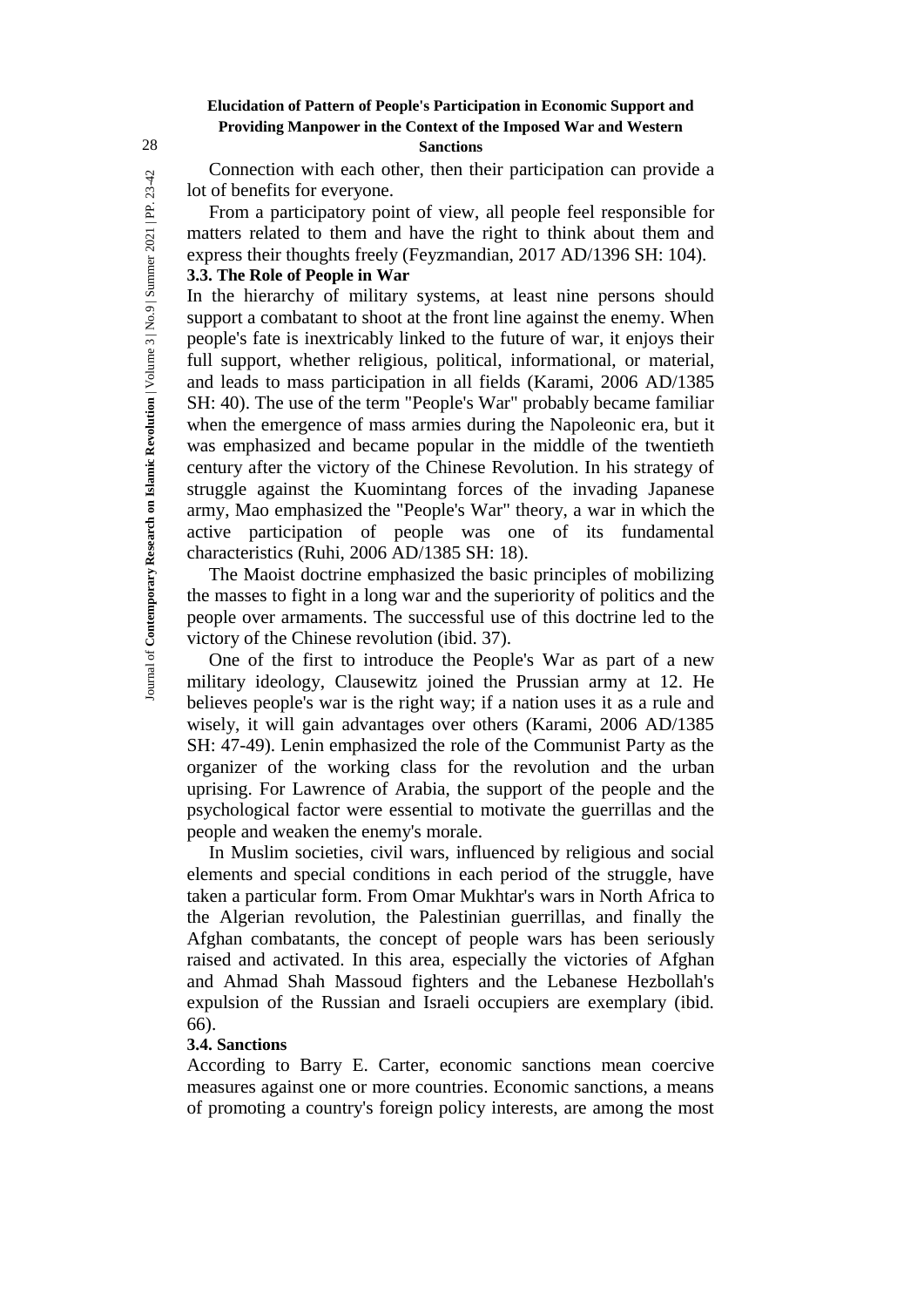severe coercive measures and the use of military force (Alikhani, 2001 AD/1380 SH: 32).

In the twentieth century, the greater integration of the world economy caused sanctions to become the concern of international powers to impose their will on other countries. In 1919, the then President of the United States proposed economic sanctions as a financial, peaceful, and deadly solution for the administration of the world community by the League of Nations. In this way, sanctions are imposed by a government, a group of governments, or an international organization as a form of power to influence the conduct or policy of other states, which necessarily do not involve violations of international rights (Nikugoftarsafa and Radadi, 2015 AD/1394 SH:77).

Regarding objectives, there are two types of economic sanctions: First, economic sanctions are aimed at destabilizing the political regime of the target country and changing it. Second, economic sanctions aim to change the political or economic behavior of the target country, which is much milder than the first type. Economic sanctions are imposed in two ways, trade sanctions and financial sanctions. Trade sanctions are accompanied by the restriction or termination of all kinds of import and export relations. However, in monetary sanctions, restrictions and pressures are practiced on economic ties, including investment, financing, and financial transactions of the target country (Adeli, 2006 AD/1385 SH: 21).

The first cost of sanctions is time and energy to change business and financial relations, imposed on both sides and according to the situation. When the purchasing market changes due to sanctions, similar goods are inevitably bought at a higher price, so the purchasing power of money also decreases. For the sanctioning country, too, the cost of sanctions is the loss of the sales market and the provision of financial services. Another cost is the psychological aspect that makes investors look at investment opportunities with hesitation (ibid).

## **4. Voluntary Presence of the People in the War and Providing Manpower**

The presence of the people spontaneously and voluntarily in any war plays a significant role in facilitating the economic affairs during the war. All Iranian combatants who volunteered for the war did not receive salaries and benefits. If their wages were to be paid, the government could not pay that exorbitant cost in those particular circumstances. The origin of this presence goes back to our religious teachings.

At the time of the rise of Islam and the formation of the government by the Holy Prophet (PBUH), the consistency and continuity of the fledgling Islamic government required the possession 29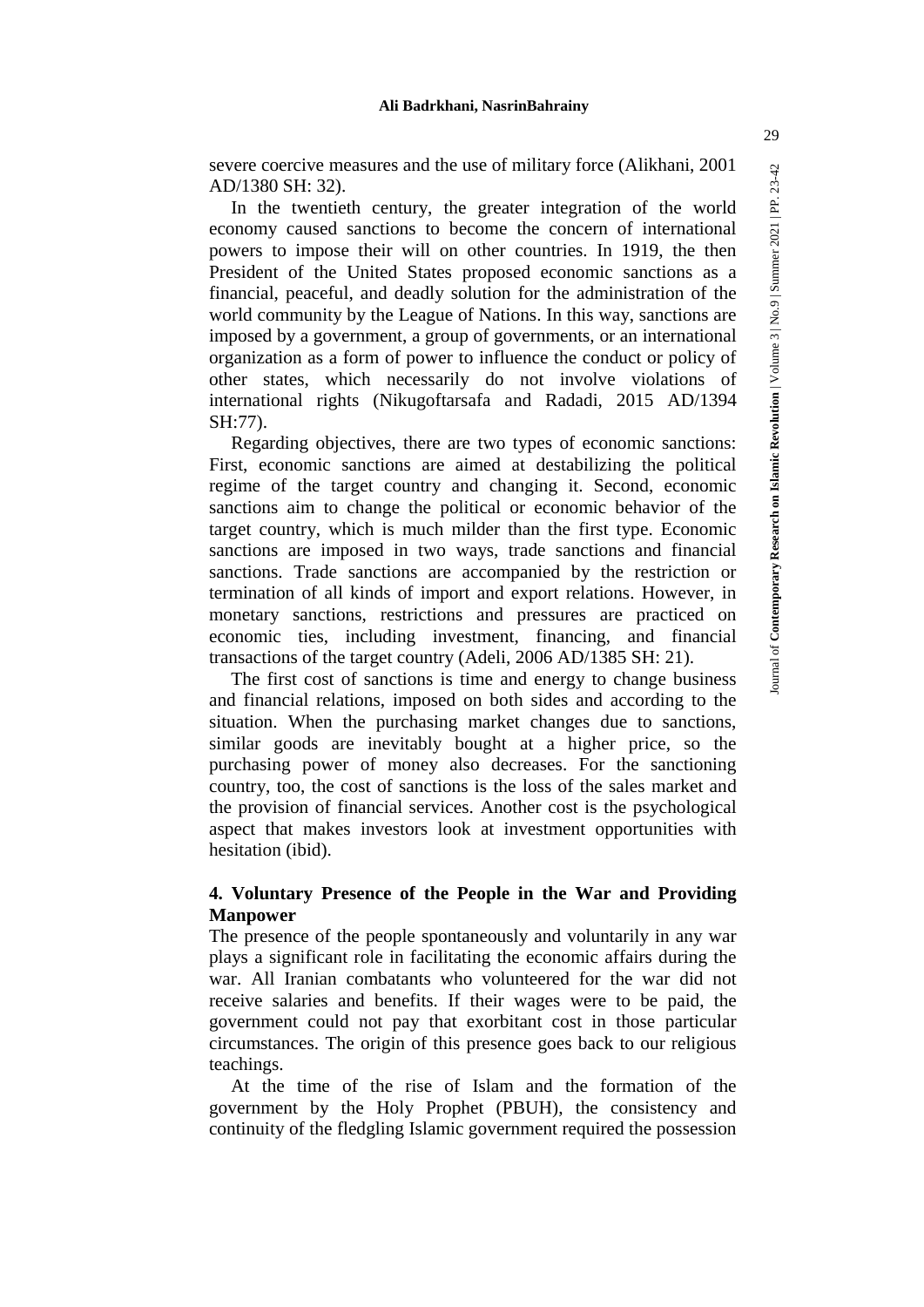## 30 **Sanctions**

of a human force to counter threats and repel aggression. Therefore, verses were revealed to the Prophet of Islam (PBUH), who instructed him to mobilize Muslims to battle against the enemies<sup>2</sup>.

This mobilization was initially carried out voluntarily. However, after the Prophet's (PBUH) time, the supply of human resources could not be limited to volunteer forces due to the expansion of borders and conquests. Therefore, issued laws and regulations to let some people join the corps during the war, and others were to serve the government as a permanent military force. (Ghaedan, 2004 AD/1383 SH: 1).

In general, there are four ways to call for personnel in the armed forces in the world: compulsory system or public service, voluntary service system, selective service system, and military-civilian system (Nuraee, 1995 AD/1374 SH: 54). In Iran, the first two services exist.

The role of people in wars as a combatant has long been the concern of all societies and nations. Each organization needs to provide the necessary forces to deal with external and internal threats, provide security, and sometimes expand its military and political domination, the different methods and types in each society (Ghaedan, 2004 AD/1383 SH:1).

In people's wars, all nation members have the right and duty to be considered combatants and the right to use weapons against the enemy and participate in the scene of national resistance against the enemy. This resistance will only be achieved if all the mentioned members fulfill their responsibilities (Saed, 2007 AD/1386 SH: 91).

The eight-year war between Iran and Iraq is one of the rarest wars in the history of Iran, which involved the masses seriously. They regard it as something beyond a social and national necessity. Many political and military analysts considered this presence as "Human Waves." In a defense war, all people must fight in defense of the soil beyond the social and even national necessity. The very presence of the masses of people, in any possible way, is highly discouraging and destructive for the aggressor enemy (Sarhangi, 2001 AD/1380 SH: 16).

Regarding the role of the people's forces in imposed war and sanctions, it can be said that their presence strengthened the combatants' morale. In addition, they played a significant role in feeding and preparing the front, digging trenches, delivering ammunition, constructing bridges, patrolling, obtaining information, and providing the human needs of the acts(Mansuri Larijani, 2010 AD/1389 SH: 284-287).

The formation of the Islamic Revolutionary Guard Corps (Sepah Pasdaran) and The Popular Mobilization (Basij Mardomi) with lasting

1

<sup>2</sup>. For example, Verse 71 of Surah An-Nisa' in the Holy Qur'an invites Believers to be Vigilant and Ready and Encourages Them to Jihad.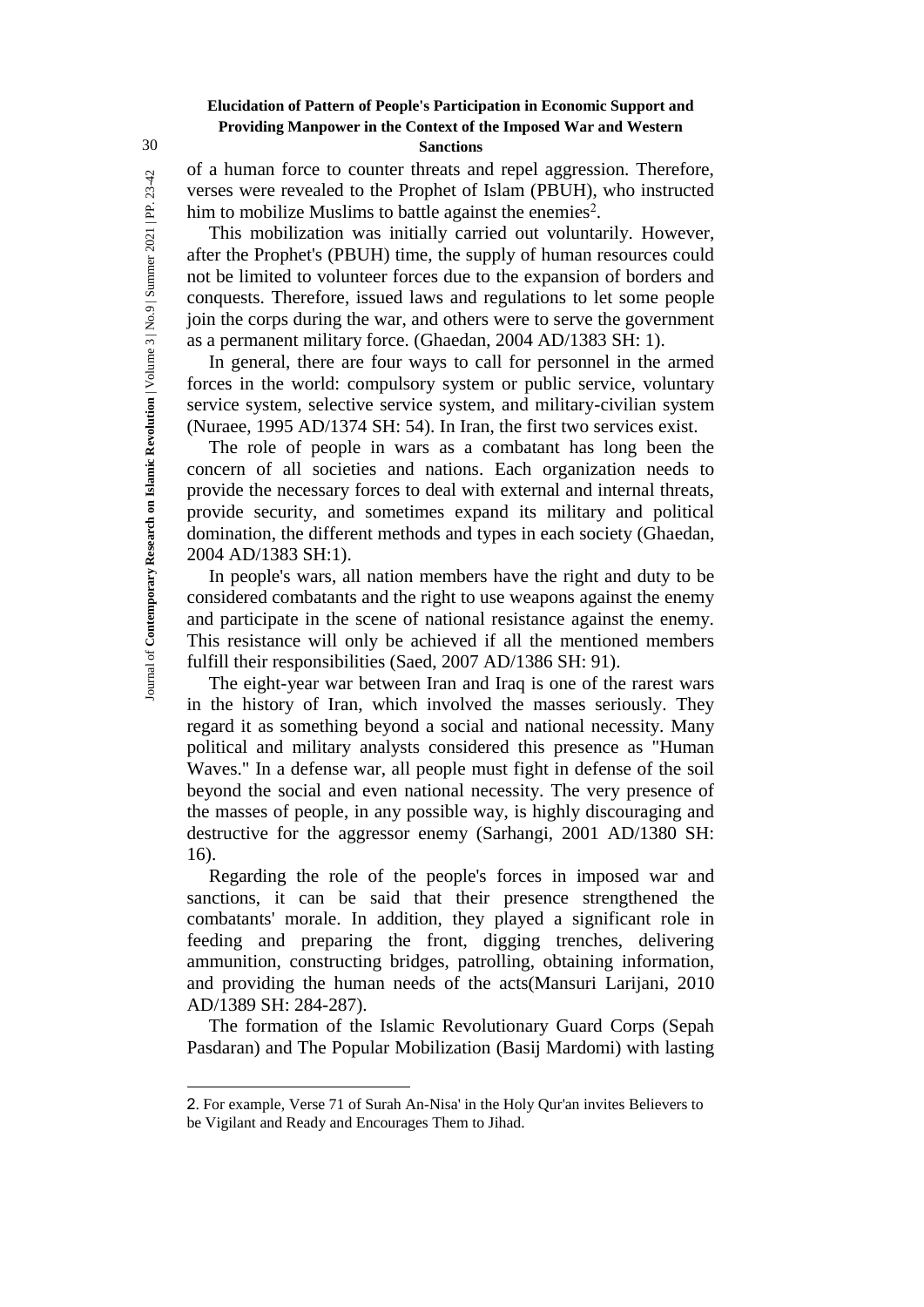religious and national unity and beliefs and obedience to Imam Khomeini took place spontaneously and in a short time. Were it not for the people's trust in the regime's leadership and the officials; this mobilization would not have taken place voluntarily.

Of the 213,255 martyrs during the imposed war (Khajehsarvi  $\&$ Farhadi, 2018 AD/1397 SH: 72), only 25% of them, i.e., about 54,000, were members of the military and law enforcement forces, and the rest were from the Basij and the Revolutionary Guards and popular resistance groups. Over 155,000 were single people and aged only 32,000 of them over 32(ibid).The main point about the importance of providing human resources during the war was sanctioned, which could harm the regime's support. It has been repeated many times in history. The West tried in various ways to overthrow the fledgling Islamic system by reducing popular support, but what happened in the war was a new experience that strengthened the bond between the government and the people.

## **5. People's Aids and Economic Support in the Conditions of Sanctions**

The most significant point before the voluntary presence of the people on the front was their economic support of the war when the country was confronting both oppressive sanctions and low oil revenues, which were difficult to obtain. People and state ministries have endured the support of many combatants who have been on the fronts for a long time. Unfortunately, there are no statistics on the amount of these aids. But, all factories, schools, mosques, religious organizations, government agencies, and private companies have played an active role in this critical issue. Reliance on popular aid, whether in cash or goods and war supplies, resulted from the war's economic experience (Mansuri Larijani, 2010 AD/1389 SH: 294).

Regarding the sanctions, the people's forces in the cities also played an essential role in preparing for the front, issues related to the struggling with the anti-revolutionaries and corruption centers, etc. In other parts, institutions connected to the war were established, such as the Economic Mobilization Headquarters, the War Victims Foundation, the Continuing War Relief Staff, and the Irregular Warfare Headquarters (ibid. 284-287).

They undertook the most complicated military and industrial systems. They successfully repaired and rehabilitated the damaged units, so that did not stop oil export even for one day. In the management and operation of the war economy system, the economic mobilization headquarters of the country could meet the basic needs of the people with appropriate control and rationing so that raw materials, fuel, and food were distributed and consumed without any crisis in society. In the medical section, the physicians and paramedical sectors carried out a great deal of treatment for the

 $23 - 42$ 

Journal of **Contemporary Research on Islamic Revolution** | Volume 3 | No.9 | Summer 2021 | PP. 23-42

Journal of Contemporary Research on Islamic Revolution | Volume 3 | No.9 | Summer 2021 | PP.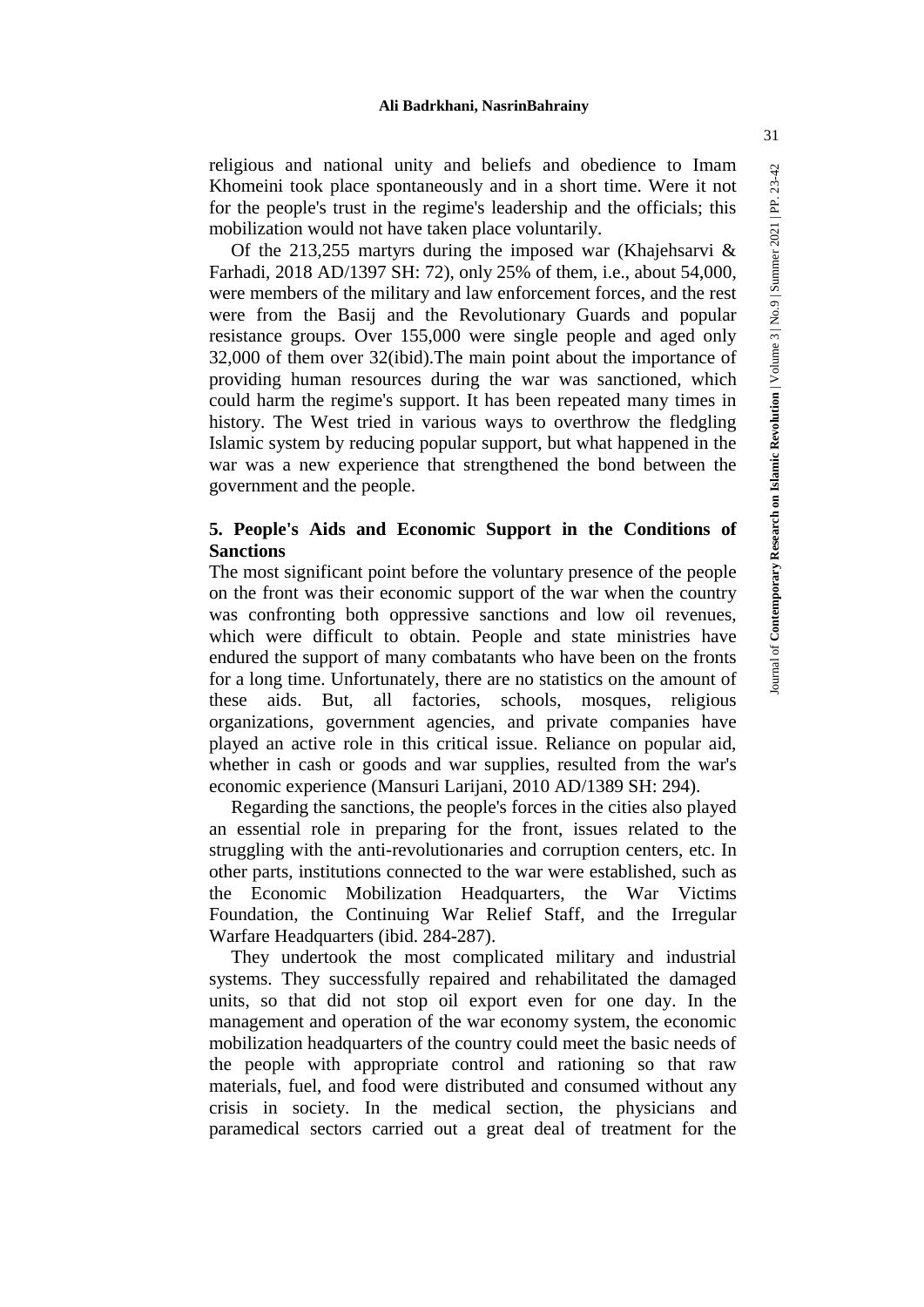## 32 **Sanctions**

wounded of war and the enemy's city hospitals and chemical attacks. They proved themselves in this field by performing the greatest and strangest emergency surgeries. The armed forces were able to carry out heavy repairs and reconstruction of military machinery, including air, land, and naval, establishing self-sufficiency jihad units. The Islamic Revolutionary Guard Corps and the army and Jihad-building forces and Basij, hand in hand, were able to manage and organize in every spot of the fronts effectively (ShabaniSaruli, 2005 AD/1384 SH: 141).

Whether rich or poor, all the people had an essential role in sending aid to the fronts and contributed as much as they could. During the war, the collection and management of public donations developed excitingly and wasted. With its extensive reliance on popular aid, the Islamic Revolution could provide a vital source of financial resources for its long-term and popular war (MansuriLarijani, 2010 AD/1389 SH: 294).

In the meantime, Western countries imposed oppressive sanctions on our country, especially the United States. The Islamic Republic of Iran has always been subject to economic sanctions after the Revolution, and these sanctions have often been imposed unilaterally by the United States. In different periods of the US presidency, the sanctions against Iran also changed. During Carter's presidency, Iran was banned four times; these sanctions included a ban on oil imports, a freeze on Iranian properties, exports to Iran, and imports from Iran. These four sanctions were imposed after the capture of the USA embassy and the pre-Algerian agreement. Three of these sanctions were lifted following the Algerian deal, and only the second one continued (Adeli, 2006 AD/1385 SH: 21).

During Reagan's presidency, Iran was re-sanctioned several times: The first embargo was in 1983, limiting international aid to Iran, and US envoys were tasked with getting a negative vote in global organizations to help Iran, which was only partially successful. In 1986, approved a ban on weapons export to Iran, followed by a ban on imports from Iran in 1987(ibid).

During the imposed war, due to the economic conditions, most people adapted their personal lives to existing needs and lived on contentment, rationing, and saving, and even donated part of their rations to frontlines. Another experience during the war gained in the economic field was the fair distribution of goods. There is so much financial pressure and inflation in large-scale military battles that public discontent causes frequent alteration of governments. The limitation of the necessary goods in wartime could impose heavy inflation on the people. Still, the fair distribution of the goods could provide the essentials and necessities of life to the majority of the people at a reasonable price. In this way, commodities like gasoline, sugar, rice, oil, and other essential things were rationed according to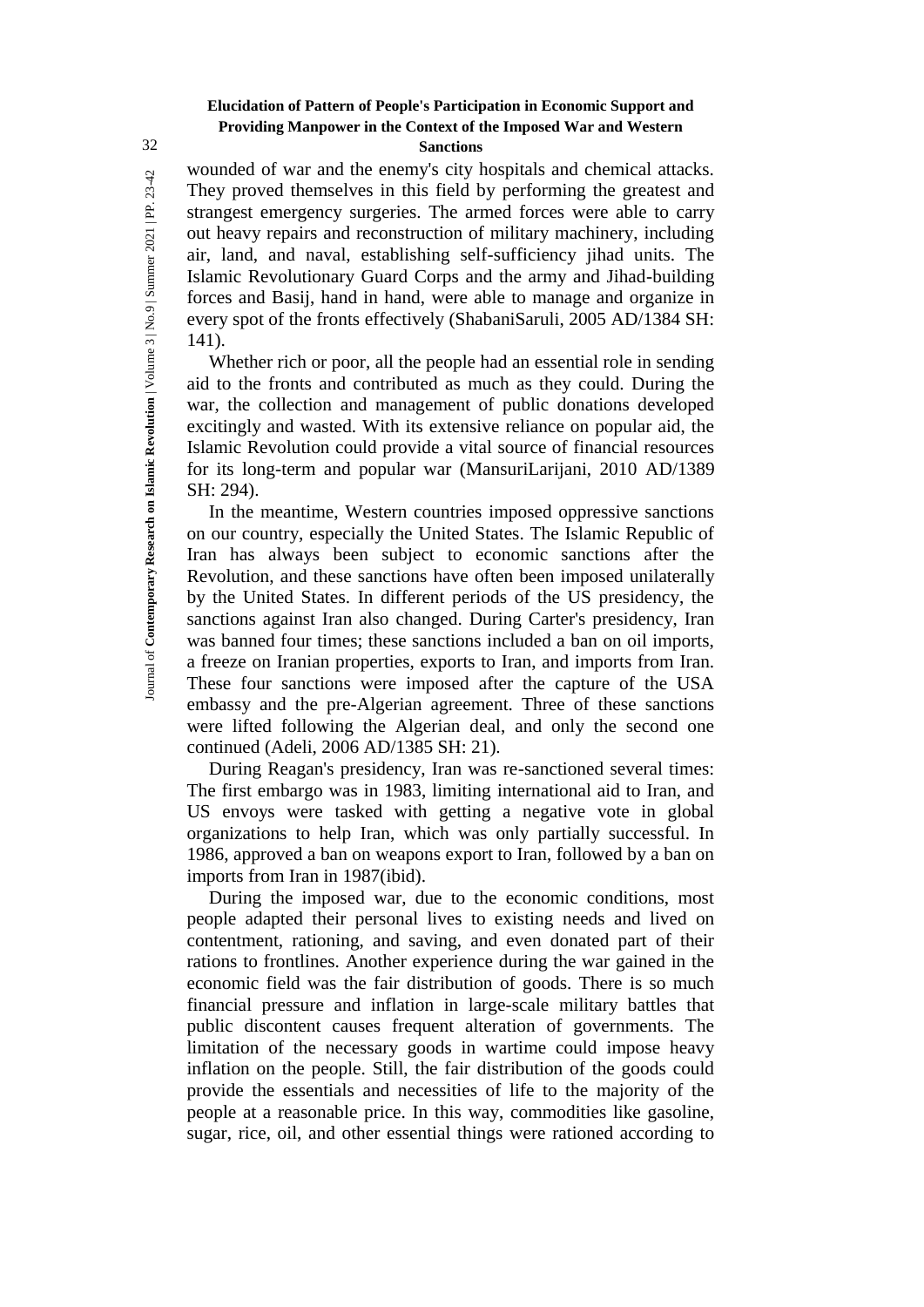#### **Ali Badrkhani, NasrinBahrainy**

particular systems. Another experience was the austerity policy in all respects. This policy in times of war was able to help billions of Rials (Iran's currency) in the country's budget, which could control the budget deficit to some extent. Preventing the import of unnecessary luxury goods, maintaining the country's foreign exchange supplies, and expanding government revenue sources through taxes, products, and exports, are among others.

The extraordinary and warlike conditions of the country, pressures, and needs were some of the best opportunities for the growth of industries and production units of the government, which encouraged young people with a minimum of resources and facilities to be creative in a wide range of activities to meet the daily requirements of society. Numerous innovations in the procurement of logistics equipment (such as the construction of Kheibar and Arvandrud bridges) played a specific role in the victory (Mansuri Larijani, 2010 AD/1389 SH: 283-294).

## **6. Social Resource, Utilization of the Abilities and Internal Capacities of the Society**

In addition to human and economic resources, another one called social resource has also been considered. Social resource, or the spiritual dimension of a community, is a historical heritage that, by encouraging individuals to cooperate and participate in social interactions, can solve much more community problems and move toward rapid economic, political, and cultural growth and development possible. Without social resources, no society can achieve any resource, so that many groups, organizations, and human communities have been able to succeed without economic resources and relying solely on human and social resources. Still, no human group can achieve practical actions without social resources (Haghshenas, 2005 AD/1384 SH: 6).

Changes and complexities of science, technology, politics, economics, society, etc., as a permanent process, always involve the community as a system with problems, solving of which is necessary for maintaining the balance of culture, of course, with the participation of people due to their capabilities (Keshtkar, 2015 AD/1394 SH: 41).

To achieve its goals and knowledgeable and experienced people and facilities, every social network needs trust, commitment, responsibility, etc., which are the same as a social resource. Even a group of criminals (Such as Thieves or Smugglers) need social resources and norms such as ethical behavior, the rule of law, risktaking, and mutual trust among group members to succeed in their work (Haghshenas, 2005 AD/1384 SH: 6).

The Islamic Revolution of Iran as a macro system, always and following different conditions and situations, has inducted the use of capacities and capabilities of the people in the best form of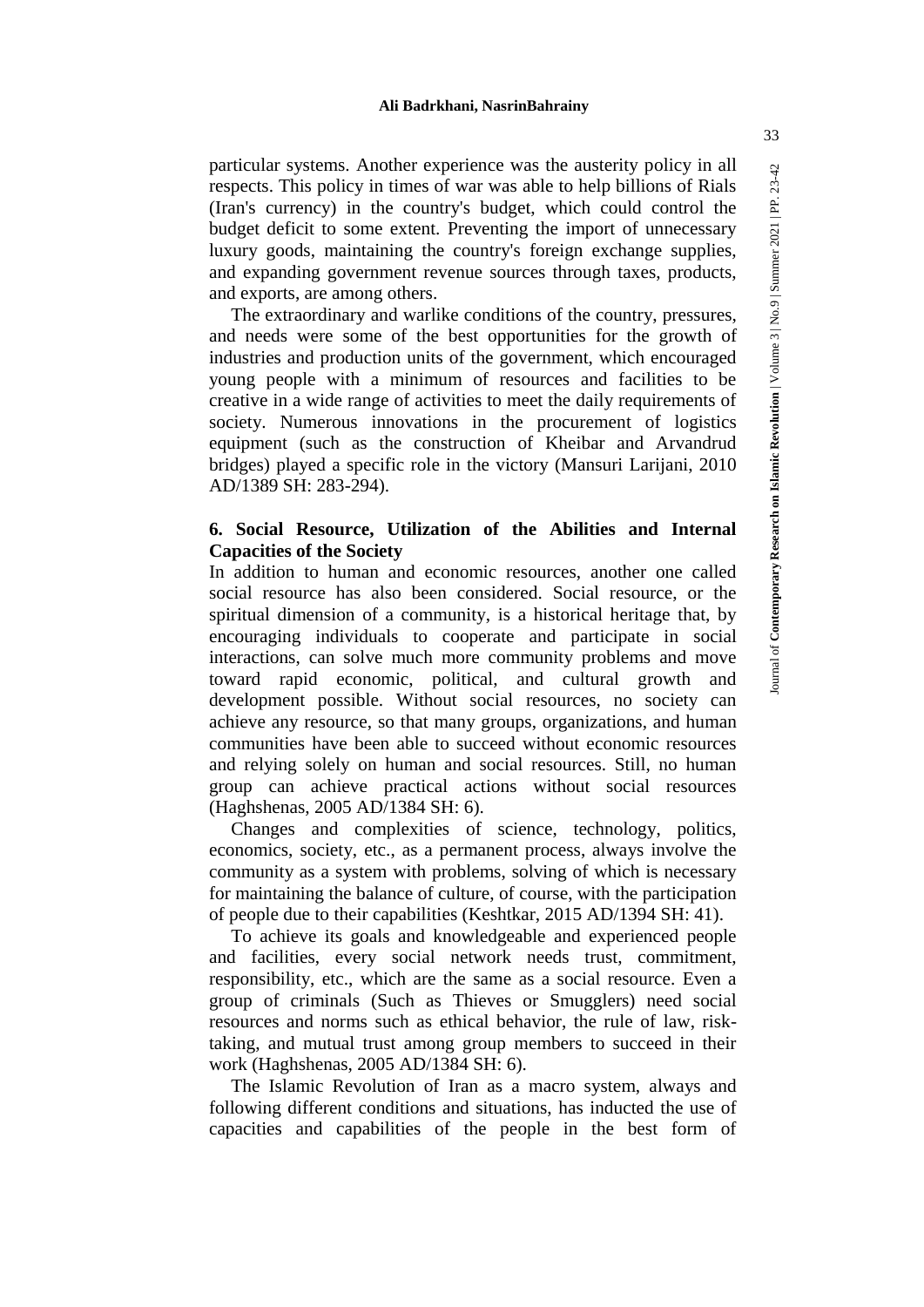## 34 **Sanctions**

participation with the wise leadership of Late Imam Khomeini and the Supreme Leader.

The fact is that the principle of the Islamic Revolution has continued in the same way with the responsible and constructive participation of the victorious people. The theory of the formation of the Islamic government before the victory of the Islamic Revolution, the shape of non-governmental organizations after the triumph of the Islamic Revolution are great examples of religious participation and democracy in the contemporary era (Keshtkar, 2015 AD/1394 SH: 41).

Concerning state-nation relations, inflexible and obligatory government mechanisms instead of moderate ones could be an influential factor in non-compliance with government instructions, lack of political participation in line with government demands, and finally, the distrust of different generations towards the government (Mohsenitabrizi, et al., 2011 AD/1390 SH: 42).

In this respect, to continue public participation and benefit from the capacity of the country's human resources, more should be planned so that the power of initiative and creativity of individuals in society can flourish by eliminating marginalization. An essential feature of the social system in the Islamic Republic of Iran is the expansion of indexes of social resources, which is unique. In Iran, after the vital institution of the family, religious gatherings, mosques, national and spiritual solidarity, Basij, Jihadi volunteer forces, etc., are considered a double social resource, which along with human resources, enormously have increased the national power of the country.

Despite realizing this capacity after the revolution's victory, unfortunately, this excellent resource has been neglected to some extent by post-war governments. So, considering the people participating in the imposed war as a successful example in the proper use of social resources to control the crisis, we can introduce this reliable model, legacy, and experience to solve the country's current problems and encourage the decision-makers of the country to benefit more from it.

#### **7. Analysis**

Regarding public participation, first of all, it is necessary to take a brief look at the theoretical and functional origins of the right to participate in policy-making. This study is helpful because it identifies the intellectual and operational themes of democratic and participatory systems. The authors consider people's participation in the imposed war so meaningful that they refer to it as a model, legacy, and achievement for solving the country's current problems.

#### **7.1. First, the Theory of the Right to Self-Determination**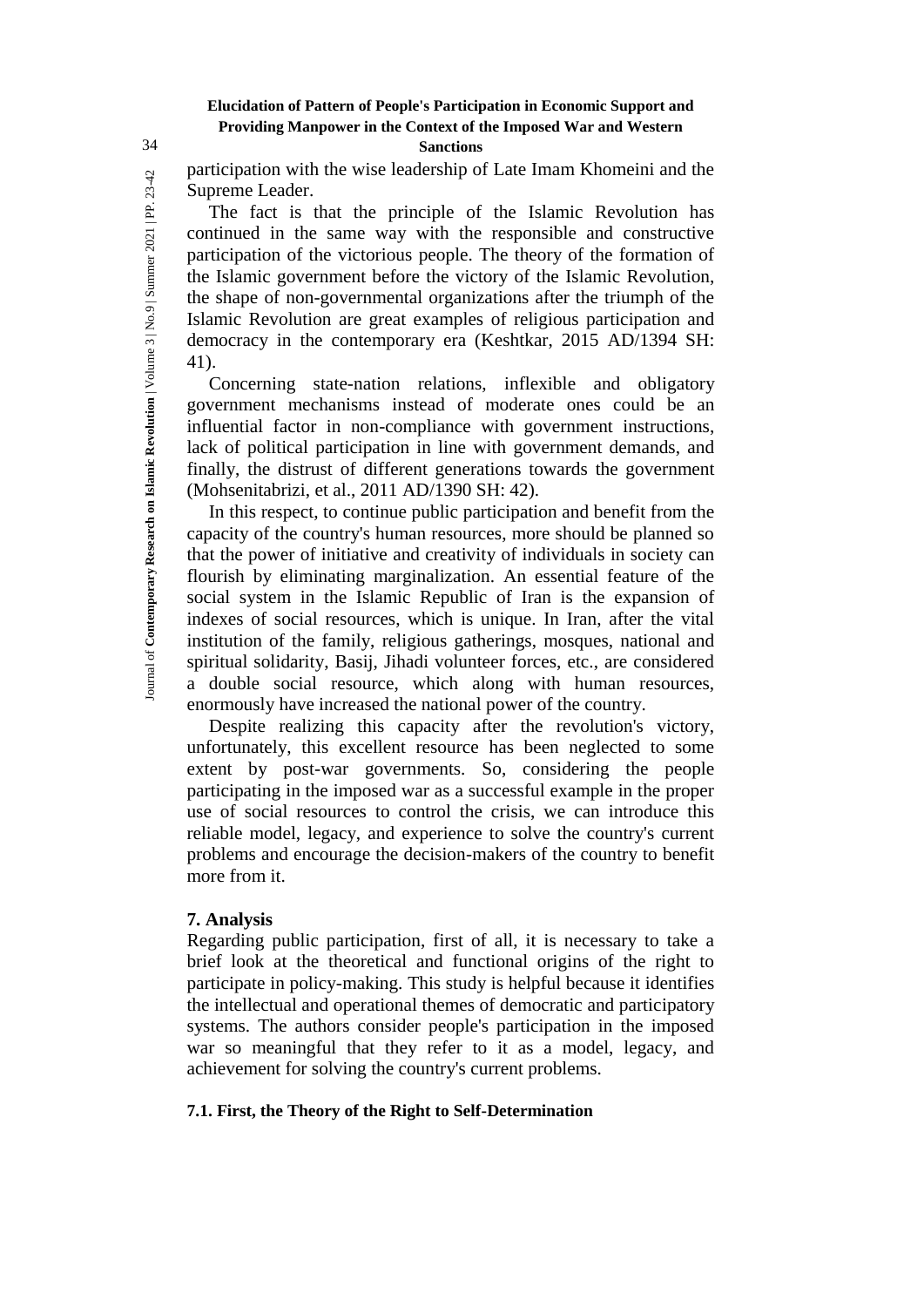A ccording to Immanuel Kant, the self-commanding human being has the power of self-control (Mohammadaghaee and Rahmatollahi, 2013 AD/1392 SH: 78), makes others respect him, and has the characteristic of being effective to intimidate others. In Kant's view, humans are the only beings in the universe that can make their destiny.

Accordingly, the right to determine fate can be considered a right that originates from human beings' inherent dignity and honor. Therefore, we can enumerate human beings as the only beings endowed with powers such as intellect, will, independent and creative thought, ability of measurement, and selection. According to the epistemological foundation, human beings are rational and active agents who can actively participate in determining policies, macroexecutive, political, and judicial programs and are perfectly qualified to manage their affairs and govern their society. By this definition, human dignity requires that the decision-making process be guided by the participation and consultation of the people (ibid).

**7.2. Second, the Theory of the Right of the People to Rule**

In addition to analyzing the theoretical roots of participation, understanding the practical basis of this idea will clear up many ambiguities and challenges. Therefore, by examining the history of political views, it seems that the exercise of the right to participate is rooted in the theory of the people's right to sovereignty. It generally means that the nation's ruler is the nation itself and the people themselves have only the right to rule.

Their will is the highest power, and no other authority is equal to or higher than it. In an old and straightforward definition of this theory, the structure of public decision-making is introduced as a pyramid, below which, to a large extent, direct democracy exists in the form of local communities such as local neighborhood groups and workers' associations (ibid. 83).

According to the above theories, it can be concluded that nations in democratic systems are not and should not be separate from the design of government. They play an essential role in determining their destiny and government and this influence requires their participation in all social affairs as the assets of society.

By investigating the people's participation in the era of Holy Defense (The Imposed War), this article is reminiscent of a model that has been neglected over the years despite its effectiveness in post-war social conditions. All over the world, when people's fate is tied to the future of war, and all people see themselves in danger, they stand up to defend and form social solidarity.

However, Iranians' participation with its Islamic and Iranian characteristics introduced a unique type to the world that could mobilize all the country's social resources in the most challenging conditions.

23-42

Journal of **Contemporary Research on Islamic Revolution** | Volume 3 | No.9 | Summer 2021 | PP. 23-

ournal of Contemporary Research on Islamic Revolution | Volume 3 | No.9 | Summer 2021 | PP.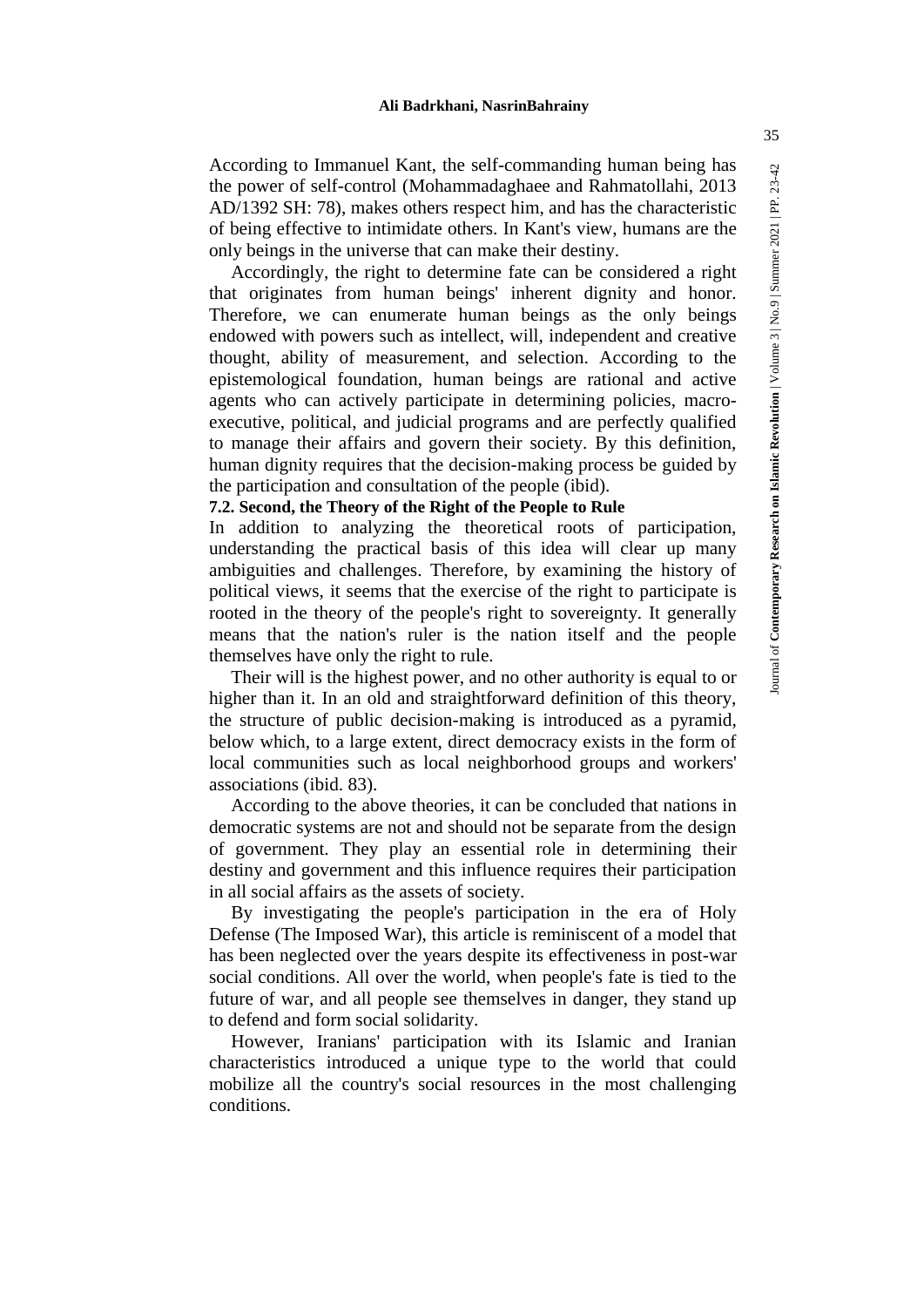## 36 **Sanctions**

During the Holy Defense, the Iranian government could not meet the needs of the battlefield due to the sanctions and the enemy's attacks on the economic infrastructures. In these circumstances, people tolerated this heavy responsibility of support which, if there were no popular support, would not have been successful from the very first years of the war.

Hence, in all Iran cities, without government's request and regardless of any expectations, and only because of their human and religious duty and patriotism sense, people rushed to help the government. This spontaneous popular role-playing continued after the war, but it was never considered an effective model for various reasons.

## **Conclusion**

With the advent of the third millennium, new issues and concepts have emerged in the management of societies that governments alone cannot analyze and solve. People's participation is considered a social resource and should be considered for the development of any organization. The experience of the Holy Defense with the widespread involvement of the people is a complete model in the use of social resources in all fields. The following table shows these fields:

| Some of the most important examples of people's participation in the<br>imposed war and the conditions of Western sanctions |                                                                                                                                                                                                                                                                                          |  |
|-----------------------------------------------------------------------------------------------------------------------------|------------------------------------------------------------------------------------------------------------------------------------------------------------------------------------------------------------------------------------------------------------------------------------------|--|
| Polit<br>ical<br>particip<br>ation                                                                                          | Political accountability and participation in elections                                                                                                                                                                                                                                  |  |
|                                                                                                                             | Maximum trust in the authorities and interaction with the<br>government in the conditions of war and sanctions                                                                                                                                                                           |  |
|                                                                                                                             | Attending marches and supporting the Islamic system                                                                                                                                                                                                                                      |  |
|                                                                                                                             | High national solidarity against arrogant conspiracies<br>(rejection of humiliating ceasefire plans, support for the Basij and<br>the IRGC despite the hypocrisy of the enemies, national unity<br>against ethnic division )<br>Executing the founder commands of the Islamic Revolution |  |
|                                                                                                                             | during the war and maximum support for the decisions of the<br>officials                                                                                                                                                                                                                 |  |
| Eco<br>nomic<br>particip<br>ation                                                                                           | Voluntary financial assistance to the fronts                                                                                                                                                                                                                                             |  |
|                                                                                                                             | Voluntary military presence on the fronts without pay                                                                                                                                                                                                                                    |  |
|                                                                                                                             | Financial assistance to individuals and families affected by the<br>war                                                                                                                                                                                                                  |  |
|                                                                                                                             | Interaction in the production of necessary goods in the<br>conditions of sanctions                                                                                                                                                                                                       |  |
|                                                                                                                             | Buying and sending free medical items for combatants                                                                                                                                                                                                                                     |  |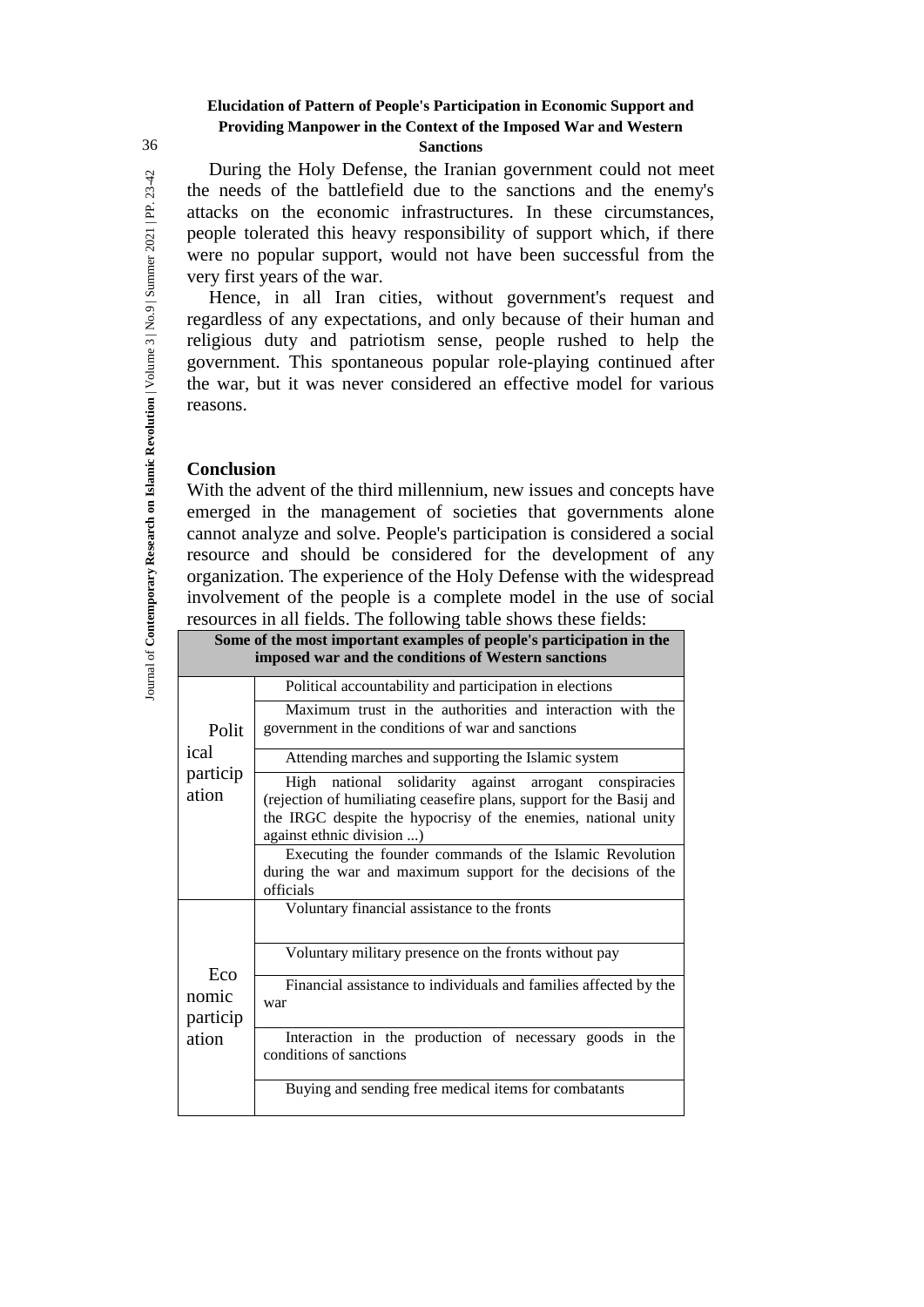#### **Ali Badrkhani, NasrinBahrainy**

|                                   | Meeting the needs of the people and the market by traders in<br>times of war and sanctions                                                                                                                                                        |
|-----------------------------------|---------------------------------------------------------------------------------------------------------------------------------------------------------------------------------------------------------------------------------------------------|
| Cult<br>ural<br>particip<br>ation | Resistance against arrogant media lies<br>Encouraging and honoring the presence on the fronts (using<br>the tribune of mosques, schools, religious gatherings)<br>Avoiding gossip and encountering the rumors of the fifth<br>pillar of the enemy |
|                                   | Participation in military-cultural propaganda (publications,<br>anthem making, eulogy)<br>Honoring the families of devotees (holding a welcoming                                                                                                  |
|                                   | ceremony for veterans, the commemoration of martyrs)                                                                                                                                                                                              |
| Civil<br>particip<br>ation        | Contribute to war-torn debris                                                                                                                                                                                                                     |
|                                   | Responsibility in rebuilding damaged public places, such as<br>schools, mosques                                                                                                                                                                   |
|                                   | Voluntary participation in repairing equipment and machinery<br>on the fronts and the Ministry of Roads and Urban Development<br>in remote areas by technicians                                                                                   |
|                                   | Voluntary presence of personal construction vehicles on the<br>fronts (participation in the construction of bridges, roads, dams,<br>fortresses for combatants)                                                                                   |
|                                   | Voluntary assistance to build urban and rural houses damaged<br>in the war and to carry out constructive Jihad                                                                                                                                    |
| Soci<br>al<br>particip<br>ation   | Participating in settlement of displaced persons and the<br>transfer of wounded from airstrikes and bombings to medical<br>centers                                                                                                                |
|                                   | Adoption of orphans in war                                                                                                                                                                                                                        |
|                                   | Satisfaction and saving the consumption of goods and public<br>services                                                                                                                                                                           |
|                                   | Maintaining the national spirit in hardships and encouraging<br>the families affected by the war                                                                                                                                                  |
|                                   | Participation against the terrorist acts of the hypocrites<br>(announcing their hiding place, non-cooperation in selling<br>information)                                                                                                          |
|                                   | Respect each other's economic rights by accepting the quotas                                                                                                                                                                                      |
|                                   | Toleration of high unemployment, inflation, declining national<br>per capita, declining domestic production, and sanctions                                                                                                                        |
|                                   | Free transportation of combatants and goods to the fronts                                                                                                                                                                                         |
|                                   | Voluntary participation in medical centers behind the front<br>lines and battle lines                                                                                                                                                             |
|                                   | Proper distribution of goods and essential items by public<br>institutions, religious groups, mosques                                                                                                                                             |

This model contains three levels of requirements to be met. As was the case of the present study, the first level dealt with explaining and introducing people's participation in the conditions of war and sanctions to get this model out of isolation and oblivion in the field of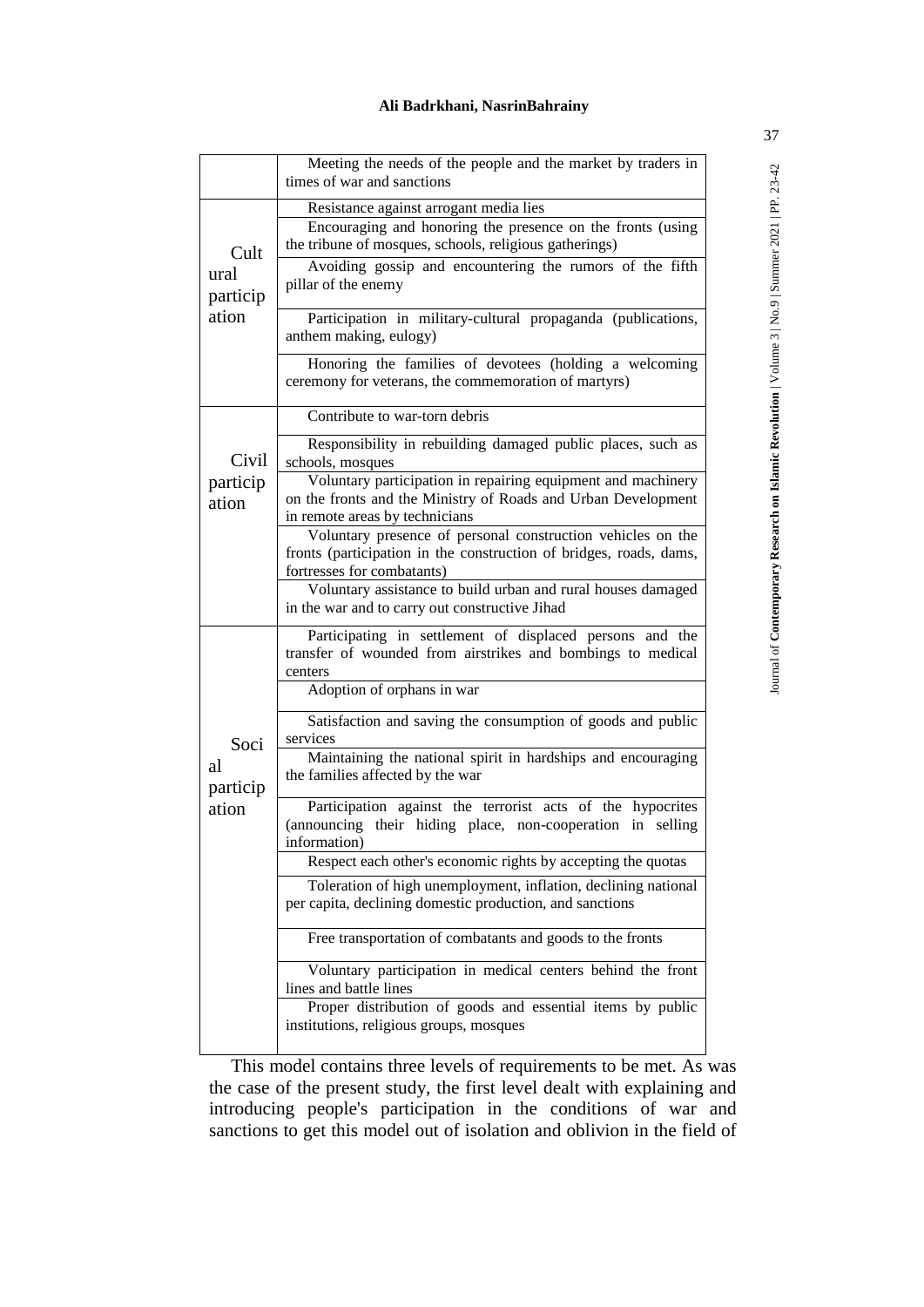## 38 **Sanctions**

thought, mentality, and theorizing. In the second level, observance of some points in connection with social resource use is considered. After recalling the heritage of the past, at this level, stated the necessity of using social resources to solve society's problems.

Successful examples of people's participation in the post-war period were given to extending its ability to solve other social issues. The third level is related to the duties of governors and authorities towards society and the participation of people and social resources in territorial administration. One way to get out of trial-error procedures for governments in national macro-management is to use past experiences.

Although there are no accurate and documentary statistics on the amount of public assistance in the war, Iranians had a salient role in participating and supporting the imposed war. It can be a complete and adequate model for solving the current and future political, cultural, economic, and social problems.

This pattern, using social resources and war crisis management, controlled the country's domestic affairs. Using the people's capacities and participation was a successful experience even in the post-war years. In eradicating polio, the people determined to rush to the aid of the statesmen. In Manjil and Rudbar earthquakes, the people's participation could be a healer to that human catastrophe.

In solving natural disasters such as earthquakes or floods; in inviting people to philanthropic affairs; in celebrations such as the Feast of Emotions, in asking school-building donors to build and renovate schools, in using cooperatives to produce and distribute goods, and in using the multifaceted capacity of mosques and hundreds of other examples, the power of this potential can be seen.

Although this dynamism, the presence, and participation of the people, could have continued with much more strength in the post-war situation and reached the desired prosperity, unfortunately, a large part of it has been hidden and, in some cases, removed from the administrative system. Common sense should be formed between people and governments to consider themselves to belong to the same family.

Suppose the distance between the people and the state is minimized as in the time of the Holy Defense. In that case, it will facilitate the support and control of the market and the administrative affairs of the society. For example, in today's economic sections, one of the government's biggest concerns is the distribution of goods; in the meantime, with the diminishing role of people, the government encountered difficulties in the proportionate and fair distribution of goods. If urban and rural cooperatives and even mosques and Basij were considered in the distribution of goods, we would no longer see the corruption of agricultural products in one region and the shortage and high cost of the same products in another area. In the culture and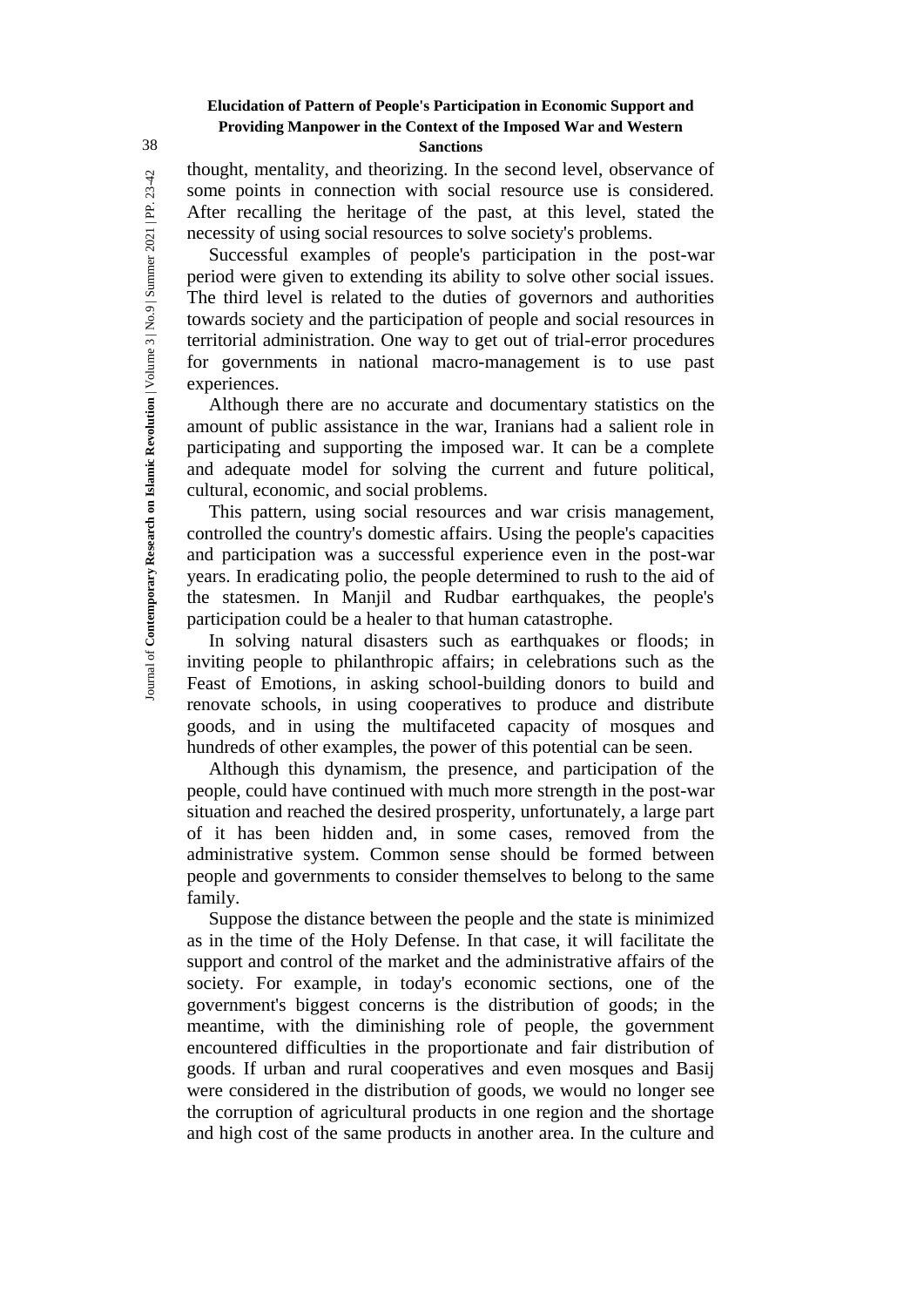#### **Ali Badrkhani, NasrinBahrainy**

mental health section, the government, with the help of radio and television and of course without people's participation, could not achieve artistic goals in the production of works and indigenous modeling so that children and adolescents today are influenced by myths of the arrogant world.

They prefer imported computer games and buy cultural products with foreign brands. At the same time, there is the ability to make computer games and introduce indigenous myths through NGOs, syndicates, unions, and domestic knowledge-based companies. In civil engineering and construction, the people's volunteer forces in Jihadi forces, by participating in deprived areas and rebuilding urban and rural residential areas, have helped post-war governments construct bridges, roads, and public transportation routes. But they have not been well supported by the statesmen, and so the reconstruction work is slow.

Therefore, by managing the vast potentialities of the people, providing the conditions for creativity, strengthening the sense of responsibility, and cooperation of individuals, we can use the maximum power and capability of the aspirant people and their support in any field. So in the shadow of divine blessings, will smooth the country's path of progress and development by overcoming severe crises. In other nations and countries, governments usually spend a lot of money stimulating a sense of popular participation. Rereading people's support in the Holy Defense shows that the culture of the involvement is rooted in Iranians' social structure. Even the foundations of popular associations and non-governmental organizations have been provided in the country. Elected governments after the war could have decently benefited from it without the least cost.

#### **References**

- Abbasi, M. (2019 AD/1398 SH). "The Analysis of Levels of Social Resource with Post-composition approach." *Quarterly of Cultural Sociology*. Vol. 10, no. 2, pp. 55-79.
- Adeli, MH. (2006 AD/1385 SH). "What is Embargo?" *The Monthly Economic Process*. Vol. 15, no. 19, pp. 19-22.
- Alikhani, H. (2001 AD/1380 SH). *Boycott of Iran, Failure of a Policy*. (Motaghinejad, M, Trans). Tehran: Publication of the Office of Political and International Studies.
- Baker, V. (2003 AD/1382 SH).*The Management and Social Resource.* (Alvani, SM; Rabiee, MR, Trans). Tehran: The Publication of Industrial Management.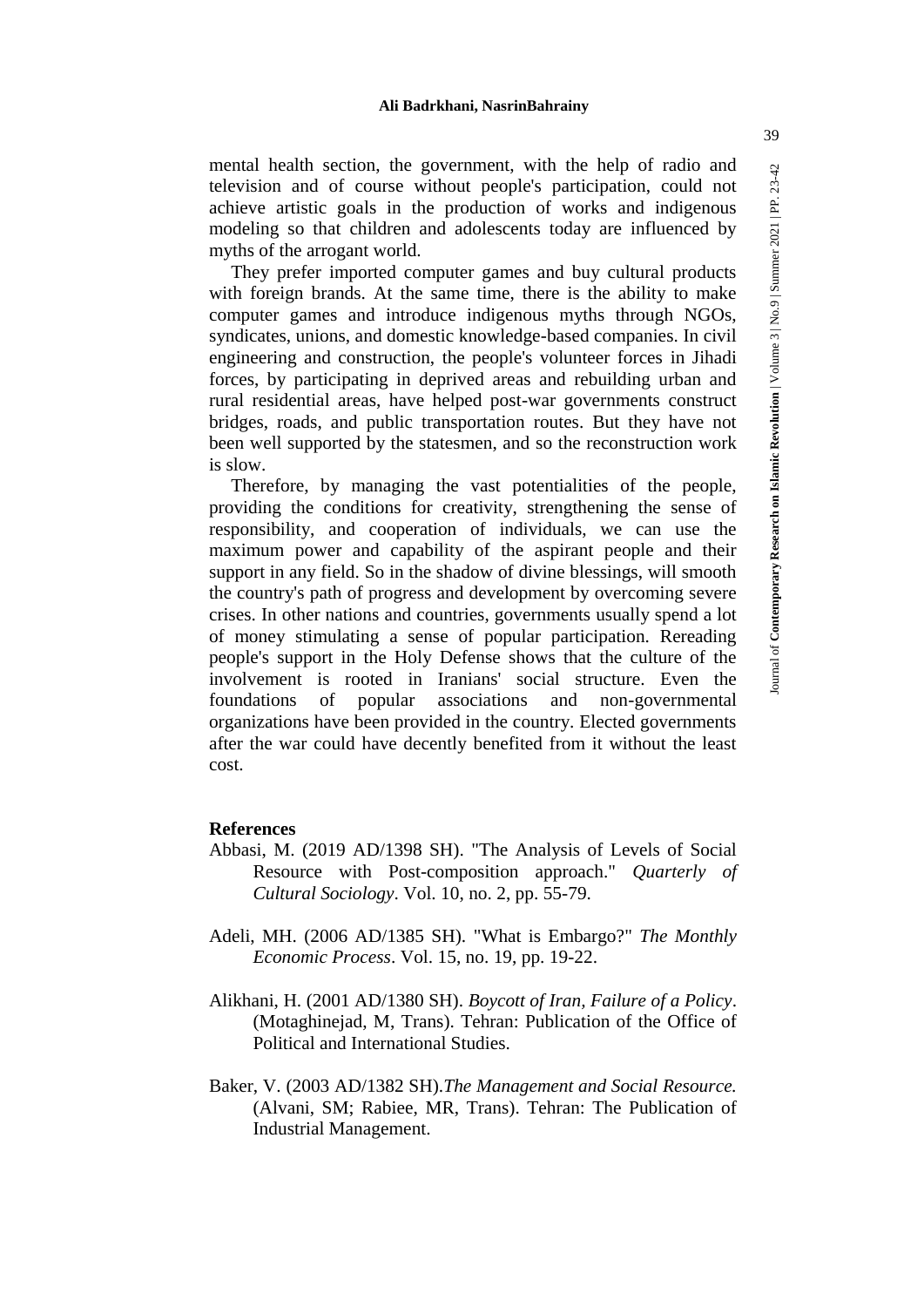- Birnbaum, R. (2003). *How do Universities Work?* (Araste, HR, Trans). Tehran: The Institute of Higher Education Research and Planning.
- Dehghani, M. et al. (2017 AD/1396 SH)."The Study of Elements of Social Islamic Resource in the Document of Fundamental Reformation of Education and Training." *Biannual of Educative Sciences from Islam Standpoint.* Vol. 5, no. 9, pp. 2-31.
- Feyzmandian, P. (2017 AD/1396 SH). "Culture and Development of People Participation." *Quarterly of Psychology, Social and Educational Sciences.* Vol. 1, no. 3, pp. 100-112.
- Field, J. (2005 AD/1384 SH). *Social Resource*. (Motaghi, J, Trans). Tehran: The Institute of Research of Social Provision.
- Ghaedan, A. (2004 AD/1383 SH). "Basij and Provision of People in Islamic Time." *Quarterly of Basij Studies*.Vol. 6, no. 18-19, pp. 1-17.
- Ghasem, N. (2005). *The Lebanon Hezbollah*. (Shariatmadar, MM, Trans). Tehran: Etellaat Publication.
- Haghshenas, M. (2005 AD/1384 SH)."The Concept of Social Resource and its Dimensions." *Journal of Life Story.* Vol. 5, no. 27, pp. 6-14.
- Hasanifar, A. (2015 AD/1394 SH). "The Model of Islamic- Iranian Development Based on Farabi's Views." *The Scientific Journal of Contemporary Political Researches*. Vol. 6, no. 1.pp. 49-73.
- IRIB News Agancey. News ID: 3178321, Published Date: 21 July, 2021 AD/07 Mordad, 1400 SH.
- Karami, J. (2006 AD/1385 SH). "Reformation of the Concept of People War." *Quarterly of Basij Studies*. Vol. 9, no. 30, pp. 40- 66.
- Keshtkar, M; Hatami, H.R. (2015 AD/1394 SH)."Conceptual Model of Organized People Participation for Fulfillment the Strength of Internal Structure of Regime." *Quarterly of Basij Studies*. Vol. 18, no. 69, pp. 39-67.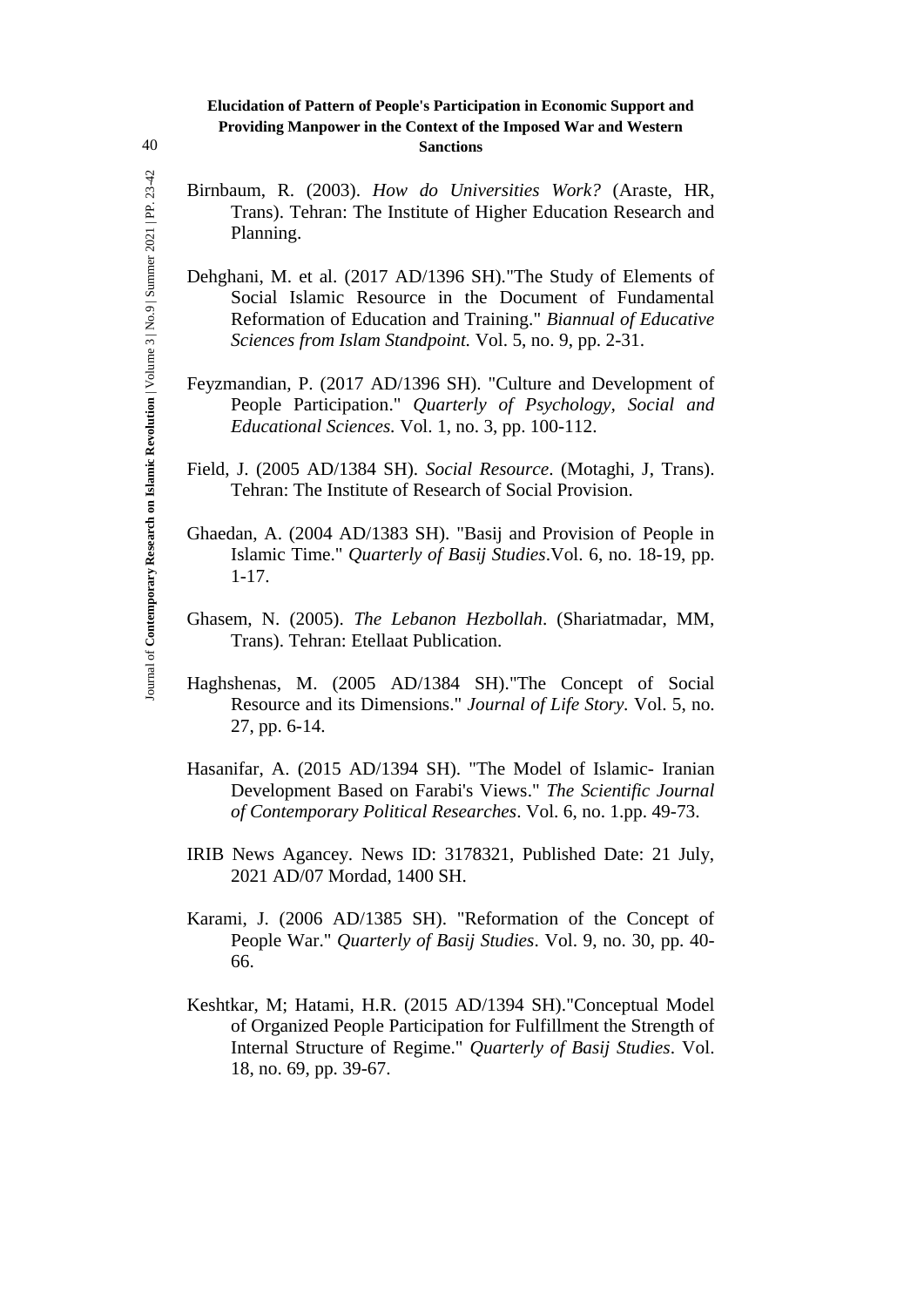- Khajehsarvi, GH; Farhadi, A. (2018 AD/1397 SH). "The Elements of Political Trust in IRI." *Quarterly of Political Sociology of Iran.* Vol. 1, no. 1, pp. 52-80.
- MansuriLarijani, E. (2010 AD/1389 SH). *Acquaintance With the Holy Defense*. Fifth edition. Tehran: Khademo Reza Publication.
- Manuchehri, A. (1989 AD/1368 SH). *University Dictionary*. Vol. 2. Tehran: Amir Kabir Publication.
- Mirmoezzi, H. (2014 AD/1393 SH). "The Concept of the Model of Islamic-Iranian Development." *Quarterly of Islamic Humanities(Sadra)*. Vol. 3, no. 10, pp. 61-79.
- Mohammadaghaee, E; Rahmatollahi, H. (2013 AD/1392 SH)."Introduction to the Role of State in the Process of People Participation." *Journal of Legal Studies*. The University of Shiraz. Vol. 5, no. 3, pp. 67-107.
- Mohsenitabrizi, A. et al. (2011 AD/1390 SH). "Study of the Social Trust with a Look at the Society." *Journal of Applied Sociology*. Vol. 22, no. 1, pp. 41-70.
- Nikugoftarsafa, H.R; Radadi, A. (2015 AD/1394 SH)."Analysis of Imposed Sanctions on IRI." *Quarterly of Basij Studies*.Vol. 18, no. 67, pp. 75-96.
- Nuraee, M. (1995 AD/1374 SH). *National Basij*. Second Edition. Tehran: Publication of the University of Strategic Sciences.
- Oakley, P. and Marsden, D. (1991 AD/1370 SH). *The Approaches of Participation in the Rural Development*. (Mahmudnejad, M, Trans). Tehran: The Publication of Research Center of the Ministry of JahadSazandegi.
- Purbehruzan, A; Rezaeemanesh, B. (2018 AD/1397 SH). "Designing the Model of Social Resource Based on Religious Teachings." *Quarterly of Islamic Management*. Vol. 26, no. 3, pp. 87-103.
- Ruhi, N. (2006 AD/1385 SH). "The People War and China Defensive Doctrine." *Quarterly of Basij Studies.* Vol. 9, no. 30, pp. 18-37.
- Saed, N. (2007 AD/1386 SH). "The Frame of Doctrine of People War in the Light of Standards of the Humanitarian International Rights." *Quarterly of Basij Studies*. Vol. 10, no. 35, pp. 81-110.

Journal of **Contemporary Research on Islamic Revolution** | Volume 3 | No.9 | Summer 2021 | PP. 23-

ournal of Contemporary Research on Islamic Revolution | Volume 3 | No.9 | Summer 2021 | PP. 23-42